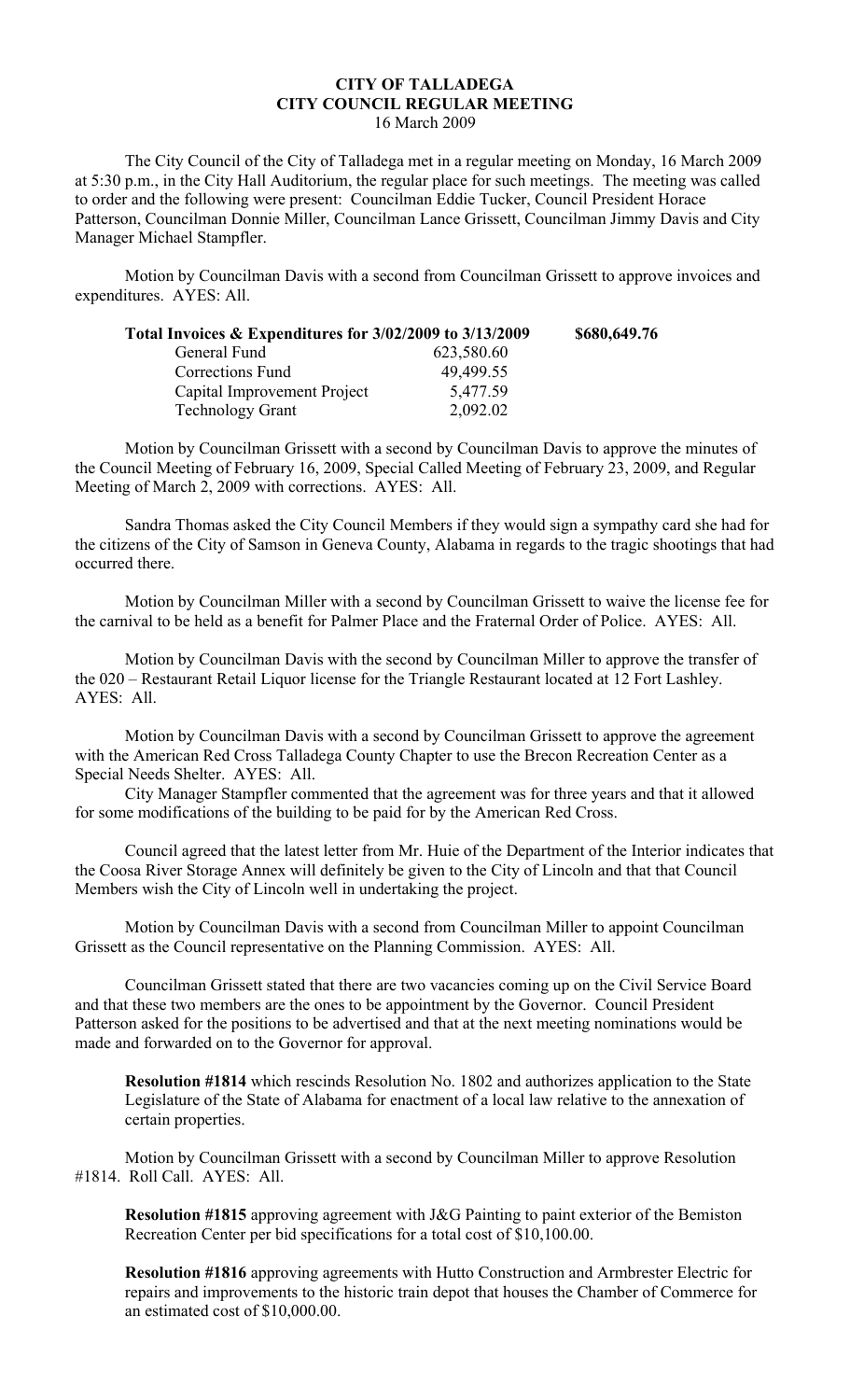**Resolution #1817** approving agreement with Hydro Service Inc. for replacement of the sewage pumping station at the Talladega Animal Shelter per bid specifications for a total cost of \$10,800.00.

**Resolution #1818** to surplus certain City property (L&N Caboose located in the Chamber of Commerce parking lot).

**Resolution #1819** approving agreements with King Tire, Marks Alignment & Service Center, Waites Tire and Express Oil for vehicle maintenance per bid specifications.

**Resolution #1820** rescinding Resolution #1789 and approving a revised Employee Holiday Policy.

Motion by Councilman Grissett with a second by Councilman Davis to approve Resolutions #1815 through #1820. Roll Call. AYES: All.

**Ordinance #1654** granting a franchise to Marcus Cable of Alabama LLC (Charter Communications) to construct, operate and maintain a cable system in the City of Talladega.

Motion by Councilman Grissett with a second by Councilman Davis for immediate consideration of Ordinance #1654. Roll Call. AYES: Councilman Miller, Council President Patterson, Councilman Davis, Councilman Grissett, NAY: Councilman Tucker.

**Ordinance #1655** to close a portion of Costner Street lying between Allen Drive on the South and Thornton Street on the North to thru traffic and permit for the blockading of this portion of Costner Street.

Motion by Councilman Miller with a second by Councilman Grissett for immediate consideration of Ordinance #1655. Roll Call. AYES: All.

Motion by Councilman Grissett with a second by Councilman Davis for reading of the heading only of Ordinance #1655. Roll Call. AYES: All.

## **Ordinance No. 1655 – An Ordinance to close a portion of Costner Street lying between Allen Drive on the South and Thornton Street on the North in the City of Talladega, Alabama and to allow limited access to be controlled by the business located along the closed portion of Costner Street.**

Motion by Councilman Miller with a second by Councilman Grissett for adoption of Ordinance #1655. Roll Call. AYES: All.

There was a great deal of discussion concerning the report presented by the engineering firm of Neel-Schaffer on "Pavement and Bridge Replacement Projects: Summary and Recommendations." Consensus was that the Honda Bond money was to be used for paving of streets, not for the replacement of bridges and that funds for bridge renovation and replacement should be obtained through other means such as the federal stimulus money. Engineer Chris Sellers from Neel-Schaffer was present to answer questions about the report. The Council asked of the possibility of getting federal stimulus funds for bridge replacement. Mr. Sellers explained that the process involved working with the Corp of Engineers and getting any projects "shovel-ready" in order to take advantage of stimulus money. He further stated that getting projects "shovel-ready" could take up to 6 months to obtain proper permits, environmental analysis, etc.

Finance Director, Teri St. James presented a report on the City's financial situation and projection through the end of the year. She stated that there was some reduction in sales tax, but that had already been projected and that the City should be able to maintain the 8-10% fund balance at the end of the fiscal year.

Police Chief Watson announced that the City was officially under contract to obtain certification. He introduced Officer Mary Surrett as the Police Department's CALERA coordinator. Chief Watson further stated that it was an ambitious project that would take three years to complete.

Manager Stampfler indicated to the Council that the City would not be pursuing privatization of the water/sewer system.